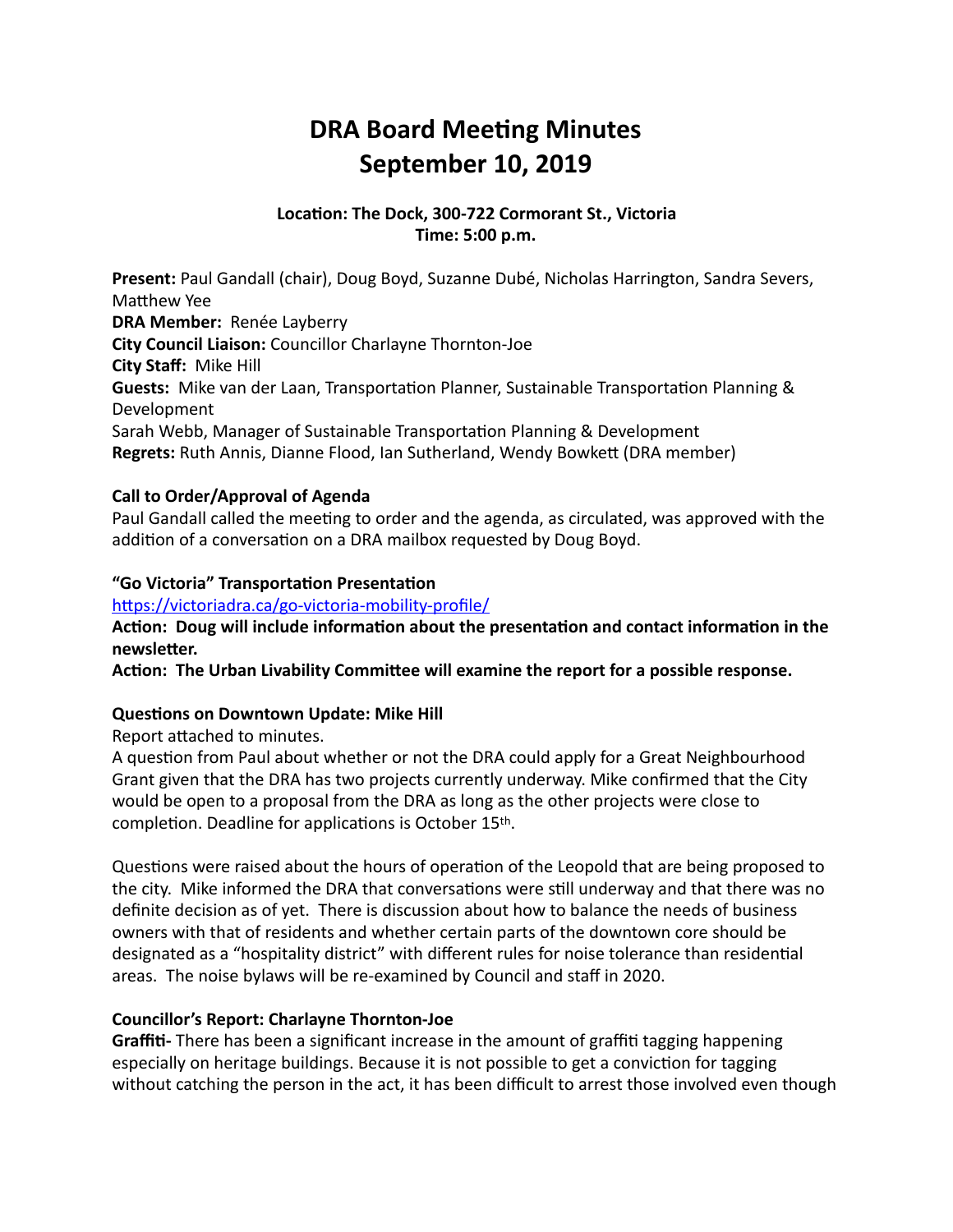pictures of the work are posted on Instagram. Council has given the DVBA \$20k to support the work of removing the tags.

**Northern Junk-** The Heritage Advisory Committee has rejected the latest development plan for the site because the plan does not fit the heritage guidelines for the downtown core.

**"Facadism"**- While concern is being expressed about buildings in the historic district being developed with only the façade of the old building being maintained, Council recognizes that old buildings are challenging to preserve when redevelopment is undertaken. Seismic upgrades, below ground parking and the fact that windows in government buildings do not always line up with window heights in residential developments means that sometimes only the façade of a building can be maintained.

**Duck Building on Broad Street-** Upon review, the Heritage Advisory Committee is pleased with the innovative design proposed for this building.

**Homelessness-** The City is putting pressure on province for additional resources. BC Housing has announced that they will provide funding for an additional 35 shelter mats to be opened at Our Place on October  $1<sup>st</sup>$ . The City is also requesting more budget money be directed to the Ministry of Mental Health and Addictions.

**Cleanliness-** The City is considering the purchase of more sidewalk cleaning machines.

**Fortune-telling Booth-** The project requires a champion to move it forward and could be partially funded with a Great Neighbourhood Grant. In conversation about the project, the DRA expressed concern about whether it had capacity to take on this project at the moment. There was interest in possibly partnering with an organization in Chinatown to move this forward. Action: Charlayne and Mike will follow up with the DVBA and Chinatown non-profits to see if there is interest in working with the DRA.

**The Village Restaurant**- The owner has expressed interest in providing 15 free early morning breakfasts for members of the DRA at their Store Street location. Action: Charlayne will follow up with the owner to book a time.

### **Business Arising from Minutes**

#### **1) Truth and Reconciliation Grant**

Two documentaries to be screened at the Vic Theatre – *All Our Relations*, directed by Barbara Todd Hager and *Our Voices, Our Stories,* directed by Barb Cranmer. Proposal attached to the minutes.

Motion: That the Truth and Reconciliation task group move forward with the proposed film night and community garden plaque. **Moved:** Sandra Severs **Seconded:** Paul Gandall **CARRIED** 

Charlayne reminded the Board of the upcoming Indigenous Dialogues which includes a dialogue on November 18<sup>th</sup>. If the task group chose November 24<sup>th</sup> as their film launch then the event could be advertised at the previous dialogue.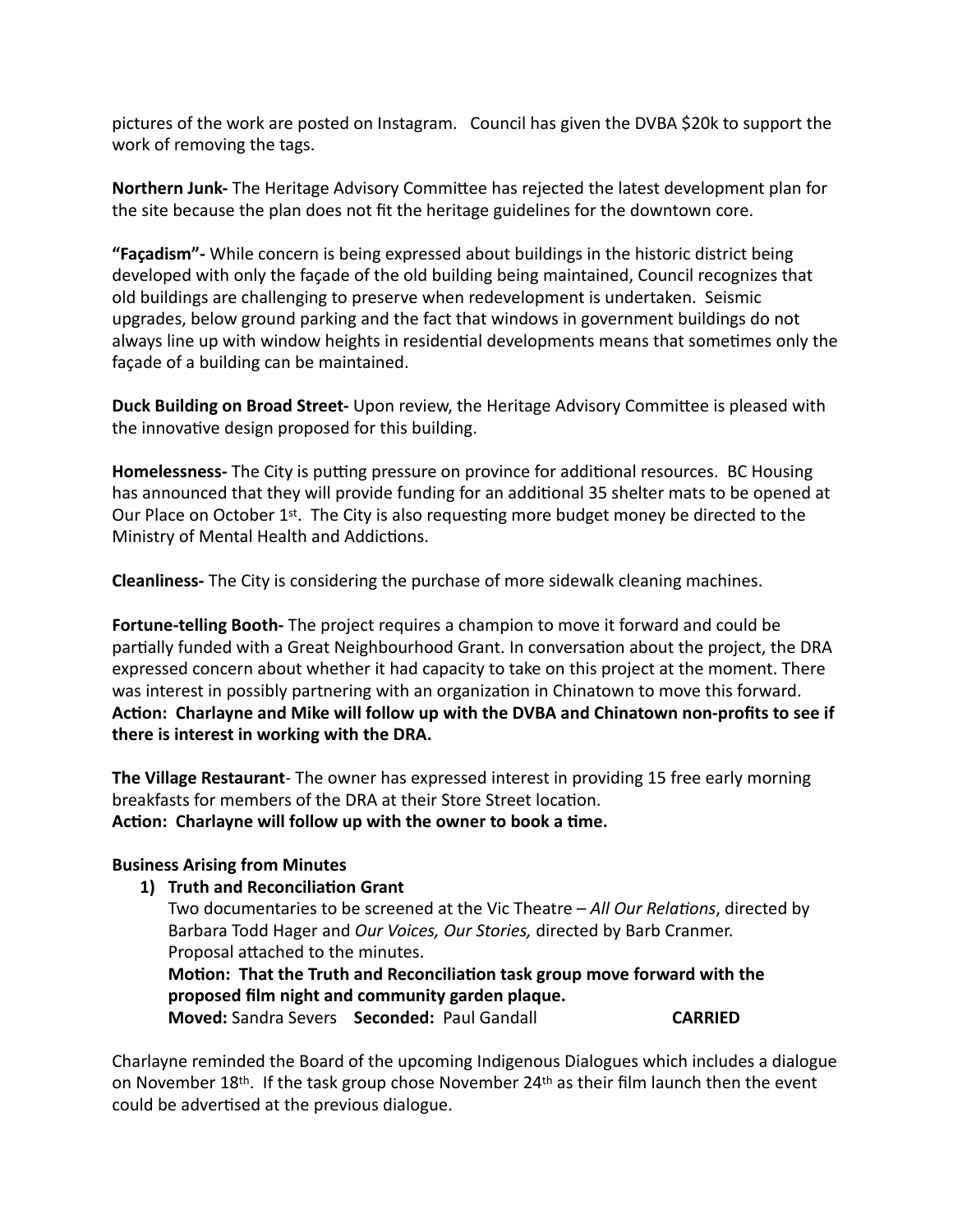# 2) Crystal Pool Project

Paul reported that a strong message has been communicated to senior City staff that the redevelopment of the Crystal Pool needs to be viewed through a neighbourhood equity lens and not simply as a regional facility. The neighbourhoods, which border the current Crystal Pool, are demographically lower income and have less access to community amenities. Continued access for these neighbourhoods is important.

## **New Business**

# 1) Vancouver Street Bike Lane

A member of the DRA expressed concern about the proposed bike lanes on Vancouver Street and requested that the DRA engage in advocacy against the proposal. The Board discussed the matter and agreed that because there was a wide range of opinion about the proposed bike lanes, the DRA could not take a position siding with one group over another. 

Action: Paul will communicate the Board decision to the DRA member.

# **2) Mailbox**

Doug raised the question of whether or not the Board should have its own mailbox in order to ensure easy access.

# **Motion: That Doug be empowered to do further research and report back to the** Board.

**Moved:** Paul Gandall **Seconded:** Matthew Yee **CARRIED** Action: Charlayne will provide Doug with a contact at the Chinese Community Centre.

# **3) Insurance**

A conversation among neighbourhood associations about whether there is a need for further insurance coverage is underway. Doug has looked at the Board's insurance policy and has concluded that it is sufficient for our needs. Neighbourhood associations that operate community centres might, however, be in need of increased insurance coverage.

# **Questions on Standing Committee Reports**

1) Land Use Planning (LUC)

No report for Board decision-making needed at this time

# **2)** Urban Livability Committee (ULC)

Report attached to the minutes. Paul has done a number of interviews this past month highlighting the need for green space in the Downtown core.

- **3)** Urban Ecology/Urban Agriculture Committee (UEC) Report attached to the minutes. Action: Nicholas will follow up with Synergy Enterprises and the Food Eco-District about the proposed *Street to Sky Project* to assess the appropriateness of the request for DRA support.
- 4) Communications/Membership Committee (CMC) Report attached to minutes.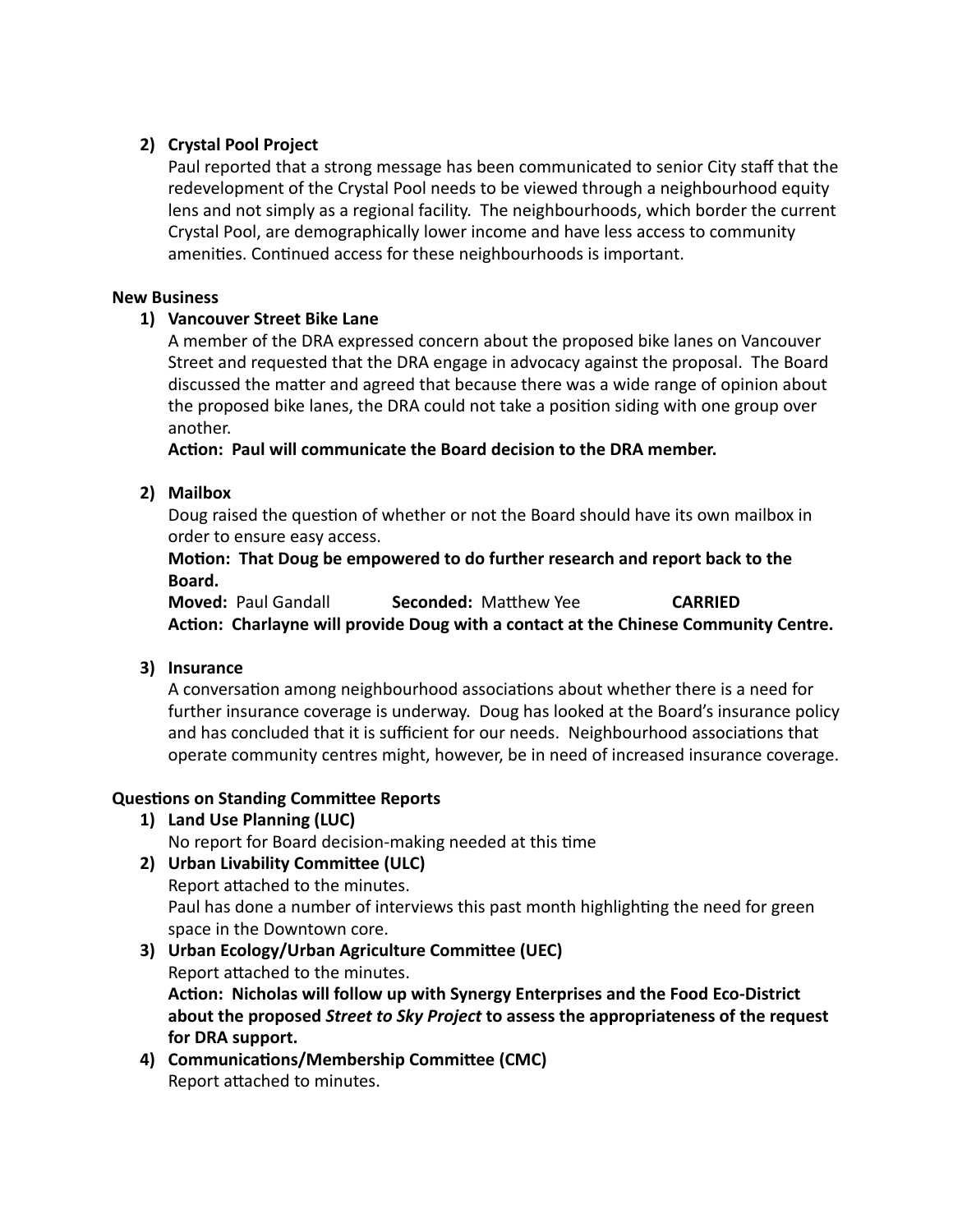**Motion: That the CMC attach Board committee reports to the minutes on the DRA website. Moved:** Doug Boyd **Seconded:** Matthew Yee Friendly Amendment: That the Committee chairs be encouraged to post their committee reports to the DRA website. **Moved:** Doug Boyd **Seconded:** Matthew Yee. **CARRIED** Action: The Board will revisit this issue when the full Board complement is present.

**Motion: That the Board continue to approve the minutes of previous Board meetings** by email to ensure minutes are posted in a prompt fashion to the DRA website. **Moved:** Doug Boyd **Seconded:** Paul Gandall **CARRIED** 

5) **Community Development Committee (CDC)** Report attached to the minutes. Motion: That the Board authorize the CDC to move forward with the bicycle kiosk **project including the rental of a storage locker. Moved:** Suzanne Dubé **Seconded:** Paul Gandall **CARRIED** 

Paul gratefully acknowledged the hard work of the CDC in expanding the impact of the DRA. 

**6)** Governance Committee (GC) No report received. Action: The Communications policy document will be presented at the next meeting.

### **Ad Hoc Committee Reports**

**1)** Budget Committee (CBC) No update until after November 18th.

### **External Meeting Reports**

# **1) Victoria Community Association Network (VCAN)**

Suzanne will be joining Paul and Ian as the DRA representatives on VCAN.

## **2) 900 Block Pandora GNA**

Concerns continue to be expressed by organizations, residents and churches about the number of people congregating outside Our Place and The Harbour. It is hoped that the additional shelter beds which open earlier than usual will decrease the number of complaints. 

Sandra has met with Janine Theobald from the Greater Vancouver Coalition to End Homelessness to talk about ways in which the DRA might support the coalition's work.

### **3)** Late Night Action Committee (LNAC)

Late night bus service pamphlets were distributed. The City will be doing a late night women's walking tour on September 20<sup>th</sup> to access street safety.

### **4) Downtown Service Providers (DSP)**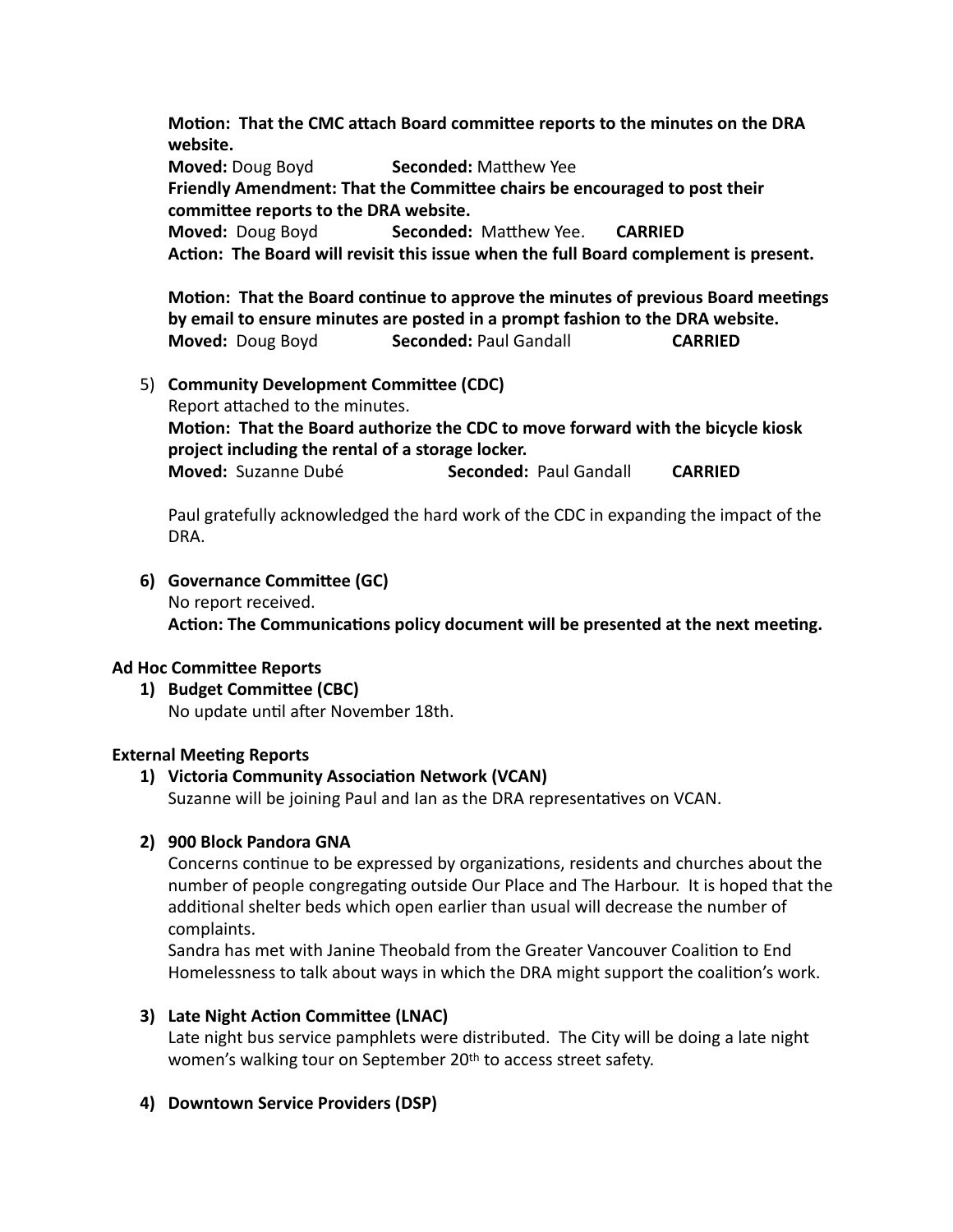Providing addiction services and support for people at risk of fentanyl poisoning continues to impact the work of service providers.

**Meeting adjourned at 7:35 p.m.** 

**Next Board meeting – October 8th, 2019** 

#### **September 10, 2019 DRA Board Minutes**

**Email Motion:** Made August 20, 2019 That the minutes of the July 9<sup>th</sup> meeting be accepted as circulated by email. **Moved:** Doug Boyd **Seconded:** Ruth Annis **CARRIED** 

# PROPOSAL

INDIGENOUS RECONCILIATION DOCUMENTARY SCREENING

# Sponsors

Downtown Business Association, Victoria Film Festival, Alliance of Aboriginal Media Professionals

Venue Vic Theatre, 808 Douglas Street

### Possible Dates

Sunday, November 10, 17 or 24 (currently available).

### Time

Film Screening - 2:00 - 3:30 p.m. Q&A - director Barbara Todd Hager and a member of Barb Cranmer's family - 3:30 - 4:00 p.m. Reception - 4:00 - 5:00 p.m.

### Documentaries to be Screened

All Our Relations (2019, 22 minutes) - World premiere of Barbara Todd Hager's new APTN documentary series on Indigenous history and genealogy featuring a 22 minute episode about Barb Cranmer and her family.

Our Voices, Our Stories (2016, 39 minutes), directed by Barb Cranmer and produced on the occasion of the St. Michael's residential school demolition in 'Yalis (Alert Bay).

### **Sponsors**

Downtown Residents Association - Grant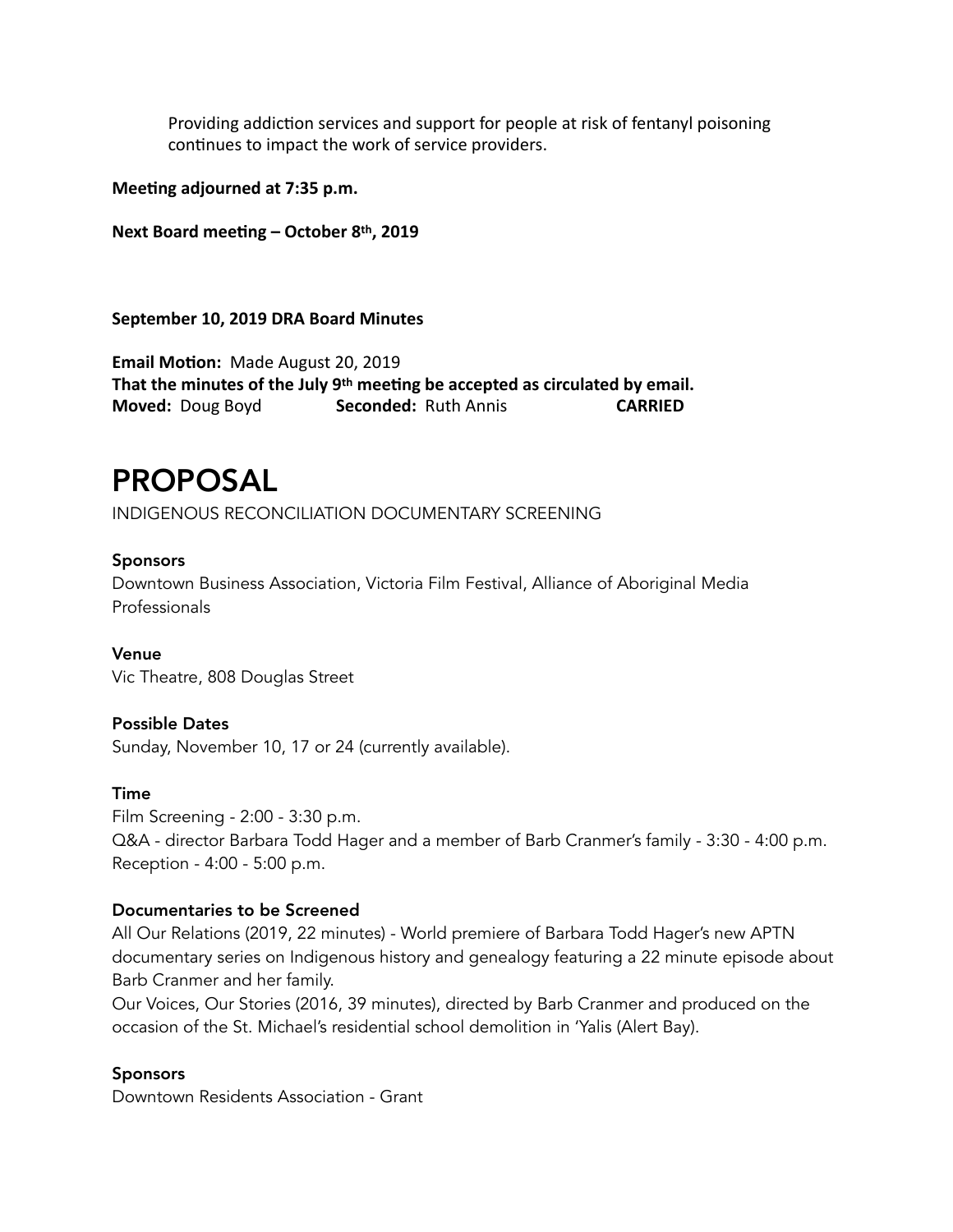Victoria Film Festival - use of theatre, promotional support Alliance of Aboriginal Media Professionals - \$1,000 grant to cover travel and accommodations expenses for Cranmer family

#### Proceeds from donations

Proceeds from tickets sales or donations would support the Barb Cranmer scholarship fund for Indigenous students attending Capilano University. Barb Cranmer graduated from the Indigenous film program at Capilano College in the late 1990s.

### Background

Kwakwaka'wakw filmmaker Barb Cranmer was one of the most prolific and acclaimed Indigenous documentary filmmakers of her generation. Her films have been screened at festivals throughout the world, including the prestigious Sundance Festival, the Victoria Film Festival the celebrated American Indian Film Festival in San Francisco where they won numerous awards. Collaborating with members of her family and the community, Barb directed several films about cultural renewal and contemporary Kwakwaka'wakw life.

Her most recent film, Our Voices, Our Stories (2016), documented the demolition of the St. Michael's residential school in 'Yalis (Alert Bay). An estimated 9,200 children passed through the doors of St. Michael's Indian Residential School in Alert Bay, British Columbia between 1929 and 1975. Numbers replaced their names, their Aboriginal languages were forbidden, family ties broken, and histories denied. Scores of children died at the school, many were abused and many never returned to their families. Those who did return home often suffered in silence the abuses they received at the school. In 2015, the 'Namgis Nation voted to tear down the building, and with it the history of residential school suffering and pain in their community.

Victoria resident and award winning director Barbara Todd Hager (1491, Truth, Dance & Reconciliation, Motown High) volunteered as a camera operator on Barb Cranmer's documentary, and she and Barb had discussed taking their two films on residential school on the road to screen in communities throughout BC. Barb's illness and passing in 2019 prevented this from coming to fruition.

### VDRA Contribution

The screening of Barb Cranmer's final film, Our Voices, Our Stories, and Victoria filmmaker Barbara Todd Hager's profile on Barb will make for a compelling and poignant tribute to this amazing 'Namgis filmmaker. We will invite Barb's sister and mother to the screening in Victoria.

The Downtown Residents Association support for this screening will offer Indigenous and non-Indigenous community members the opportunity to come together in the spirit of reconciliation and hope.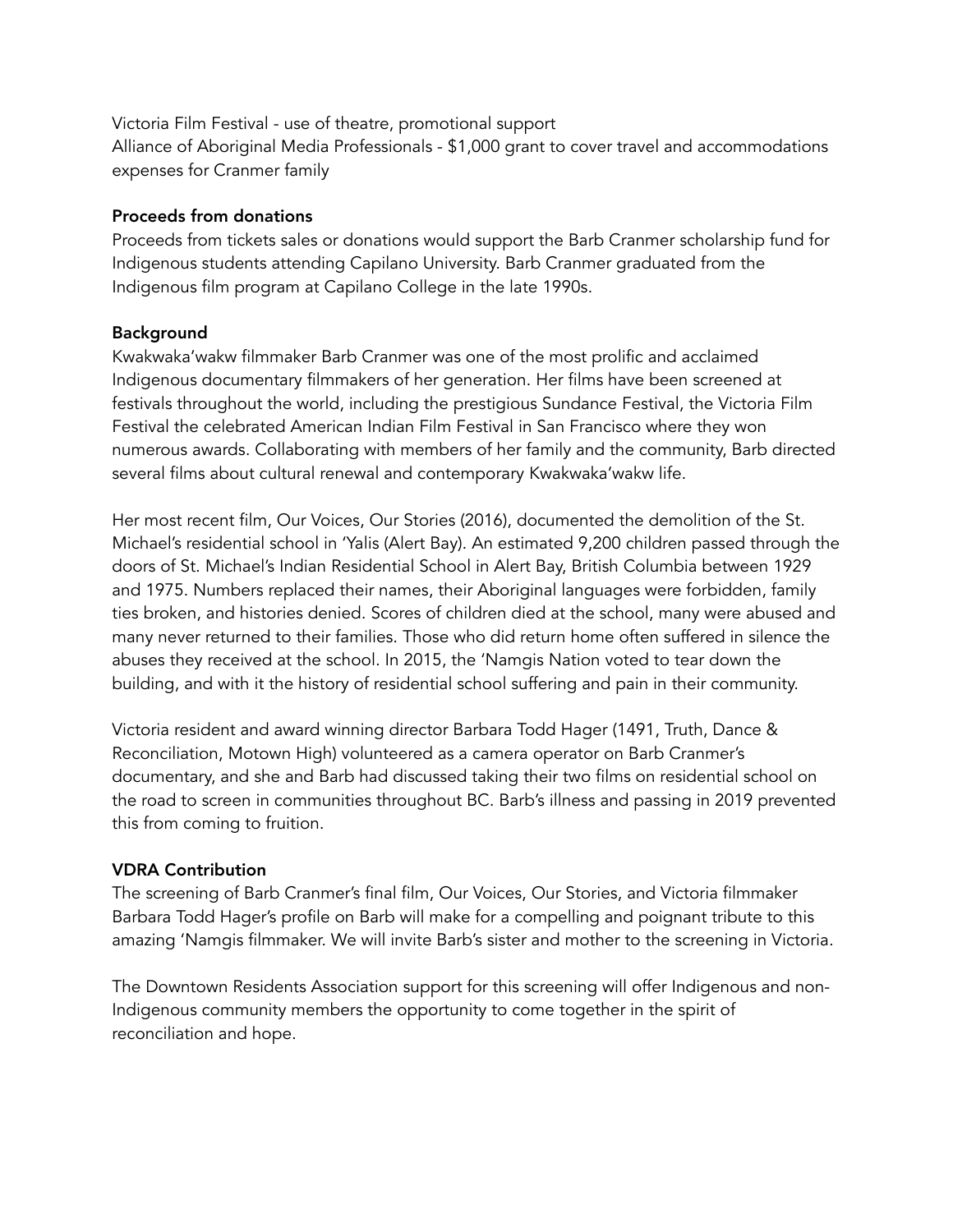

September 2019 Update

**Downtown** 



# **In Your Neighbourhood**

# **Leopold's Tavern**

On August 1, Council received a report regarding an application by Leopold's Tavern at 570 Yates Street with proposed hours of operation from 9:00 a.m. to 2:00 a.m. daily and with an occupant load of 120 people (100 indoors and 20 on the patio). The report recommends the application be amended to have hours of operation be 9:00 a.m. to 12:00 a.m. daily with the same occupant load. The Acting Director advised that consideration of this application needs to be deferred due to changes in the application requiring that revised notification be sent to adjacent residents.

# **Late Night Bus Service Started**

On September 6, BC Transit started its extension to service hours on Friday and Saturday nights. Seven bus routes will now have last departures from the downtown from 2:30 to 2:45. This will provide an important transportation option for workers and downtown patrons leaving the town centre after the latest bar and restaurant closing times.

# **Support for Graffiti Removal**

At their September 5 meeting, Council approved a proposed resolution from Councillors Alto and Thornton Joe to allocate \$20,000 from contingency funds to assist the Downtown Victoria Business Association with the removal of graffiti, with a focus on heritage buildings and private property.

# **Artists Wanted**

The City of Victoria is establishing a roster of pre-qualified, local artists to be available for mural and community art opportunities in 2020. Emerging and

established artists are invited to submit an application. The deadline for applications is **Wednesday, October 30, 2019 at 4:30 p.m.** Applications and supporting images must be submitted by email. Hard copies will not be accepted.

The City is also seeking artists and designers to submit proposals to design a winter banner to be displayed on 100 downtown lampposts from November to February over the next five years. The City's winter banner theme is "Natural Winter in the Pacific Northwest". The selected artist/designer will receive a fee of \$500. The deadline for submissions is Wednesday, September 11, 2019 at 4 p.m. Proposals must be submitted online. The selected artist will be notified in late September and the banner artwork must be completed by mid-October.

# **Community Wellness Task Force**

The deadline is this Friday (4:00pm September 6) for applicants with lived experience to serve on the Community Wellness Peer-Informed Task Force. The Task Force will focus on issues of mental health, problematic substance use, and homelessness and help develop recommendations for the City's *Community* 

> CITY OF VICTORIA | Downtown Harris Green Neighbourhood Councillor: Charlayne Thornton Joe cthornton-joe@victoria.ca Neighbourhood Staff Contact: Michael Hill mhill@victoria.ca



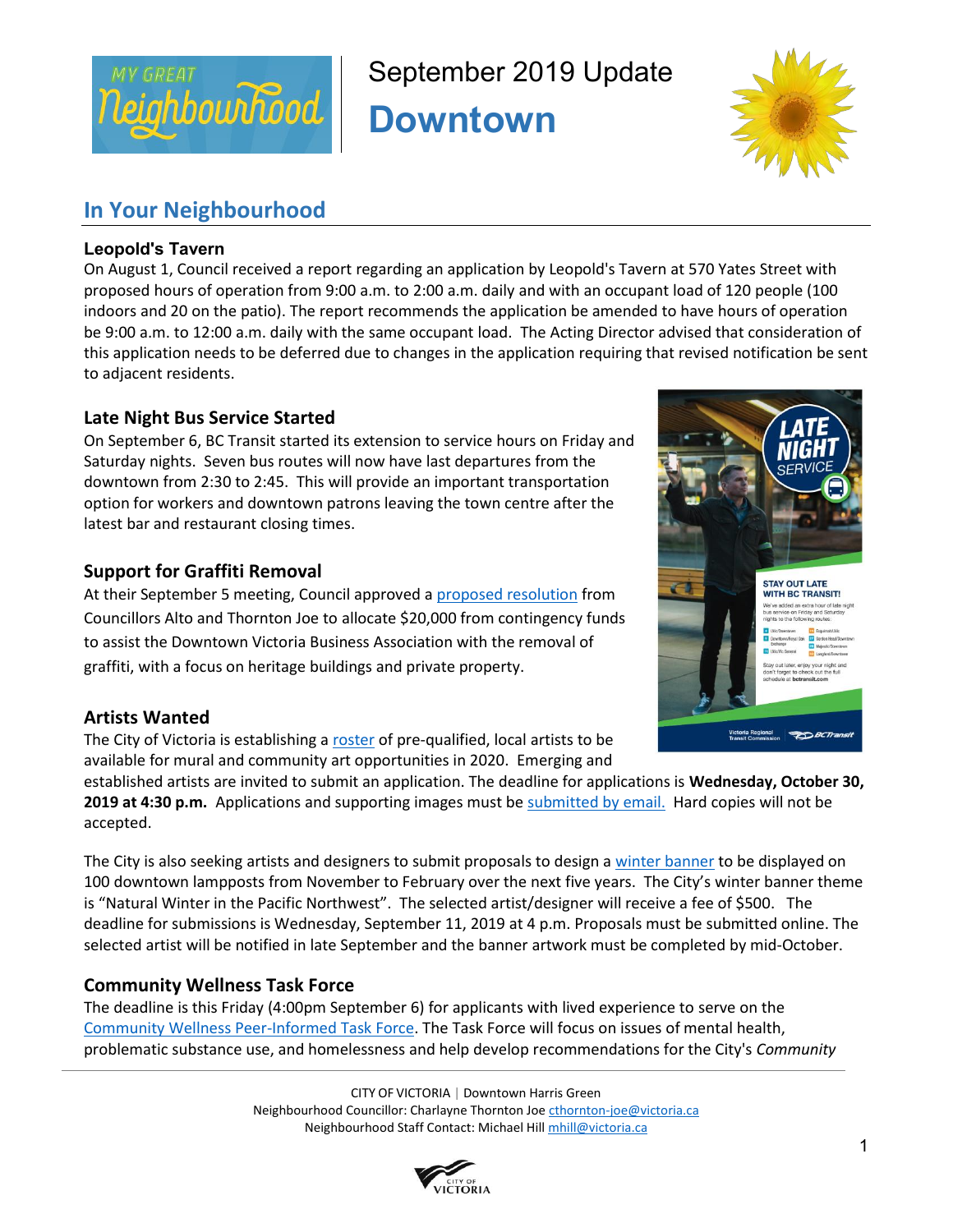

September 2019 Update

**Downtown** 



*Wellness Strategy*. Task Force members will participate in a series of engagement sessions with Council liaisons to identify and inform what actions need to be taken to deliver an effective, responsible, and communitybuilding response at the municipal level. Areas of focus will include prevention, education, integration of services, and advocacy.

# **819-827 Fort Street Development**

Council held a public hearing and approved an application that proposes to increase the density and construct a ten-storey, mixed-use building with ground-floor commercial uses and rental residential apartments above. The proposal retained the façade of the Heritage Designated building located at 825 Fort Street and designate the façade of 819-823 Fort Street. Council also resolved that the applicant will be required to work further with staff to explore public realm improvements that are green, artful, creative and fun, to the satisfaction of the director of engineering and planning.

# **829-899 Fort Street Rezoning**

On August 8, Council approved a staff report and instructed staff to prepare the necessary Zoning Regulation Bylaw Amendment that would authorize the proposed development, which includes rental housing. Some specific requirements were that it:

- All of the dwelling units are rental in perpetuity,
- Sixty-three dwelling units are below market student rental housing
- Fourteen dwelling units are seniors housing
- Community use of the multi-purpose rooms is provided
- Frontage improvements to bury the hydro lines and provide street trees along all three street frontages
- Includes a childcare facility with a below market lease rate to be operated by a non-profit care provider
- Includes a music wellness centre to be operated by the Victoria Conservatory of Music with some availability for community use.

# **City Quarterly Update**

On September 5, Council will receive a quarterly update on staff activities and accomplishments, as well as an indication of the status of the City's Strategic Plan target actions and outcomes.

# **Deer Management**

After consideration of a staff report, on August 1, Council voted to support joining other municipalities in the region in a request that the province participate in a Union of BC Municipalities conference discussion regarding regional deer management and a region-wide deer immuno-contraception strategy to manage and gradually reduce the deer population across our municipalities.

# **Great Neighbourhood Grant Program**

The autumn application intake for neighbourhood grants has started and will close on October 15, 2019. Residents should consider taking advantage of this opportunity to consider projects to improve their

> CITY OF VICTORIA | Downtown Harris Green Neighbourhood Councillor: Charlayne Thornton Joe cthornton-joe@victoria.ca Neighbourhood Staff Contact: Michael Hill mhill@victoria.ca

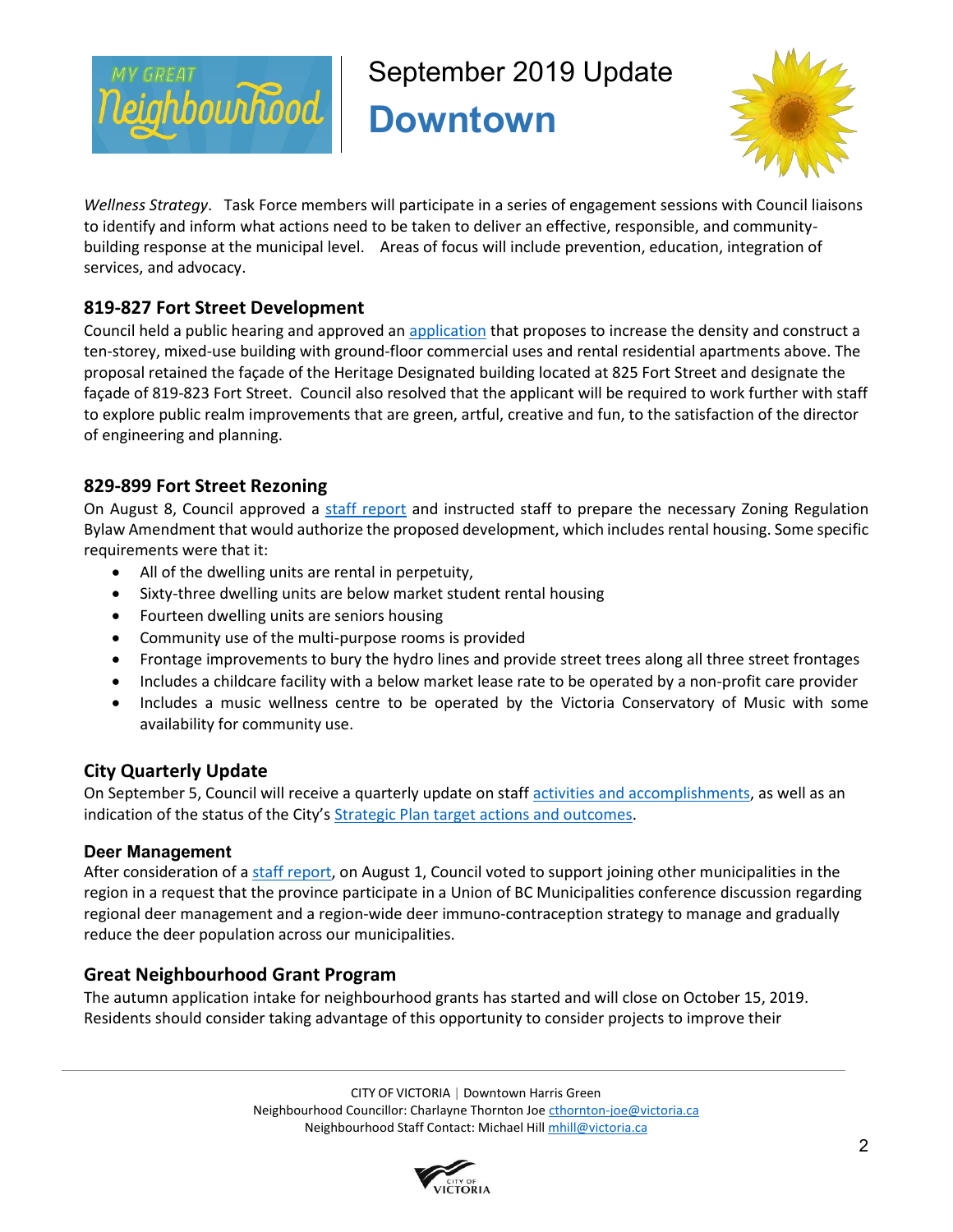

September 2019 Update

**Downtown** 



neighbourhoods. Projects can be physical improvements or activities that help build community. Find more information on line or contact Neighbourhood staff at neighbourhoods@victoria.ca to discuss.

# **All Candidates Meeting on Victoria Priorities**

Residents are invited to attend a panel discussion where leaders in the community will discuss key priorities for our region. Greater Victoria candidates running in the upcoming federal election have been invited to attend and each will have two minutes each to speak at the end of the event. Topics include:

- Labour, Immigration & Work Force Development (Paul Nursey, CEO, Destination Greater Victoria)
- Child Care & Transportation (Catherine Holt, CEO, Greater Victoria Chamber of Commerce)
- Housing (Councillor Jeremy Loveday, City of Victoria and Jeff Bray, CEO, Downtown Victoria Business Association)
- Climate Change & Reconciliation (Mayor Lisa Helps, City of Victoria)

The event will be held Wednesday, September 11, 2019 from 5:30 – 7:30 p.m. at the Victoria Conference Centre.

# **Council Meetings**

Committee of the Whole meets on September 5, 12 and 19 at 9am. Council meets on September 5 and 19 beginning at 6:30pm. Residents can watch recordings of the meetings here.

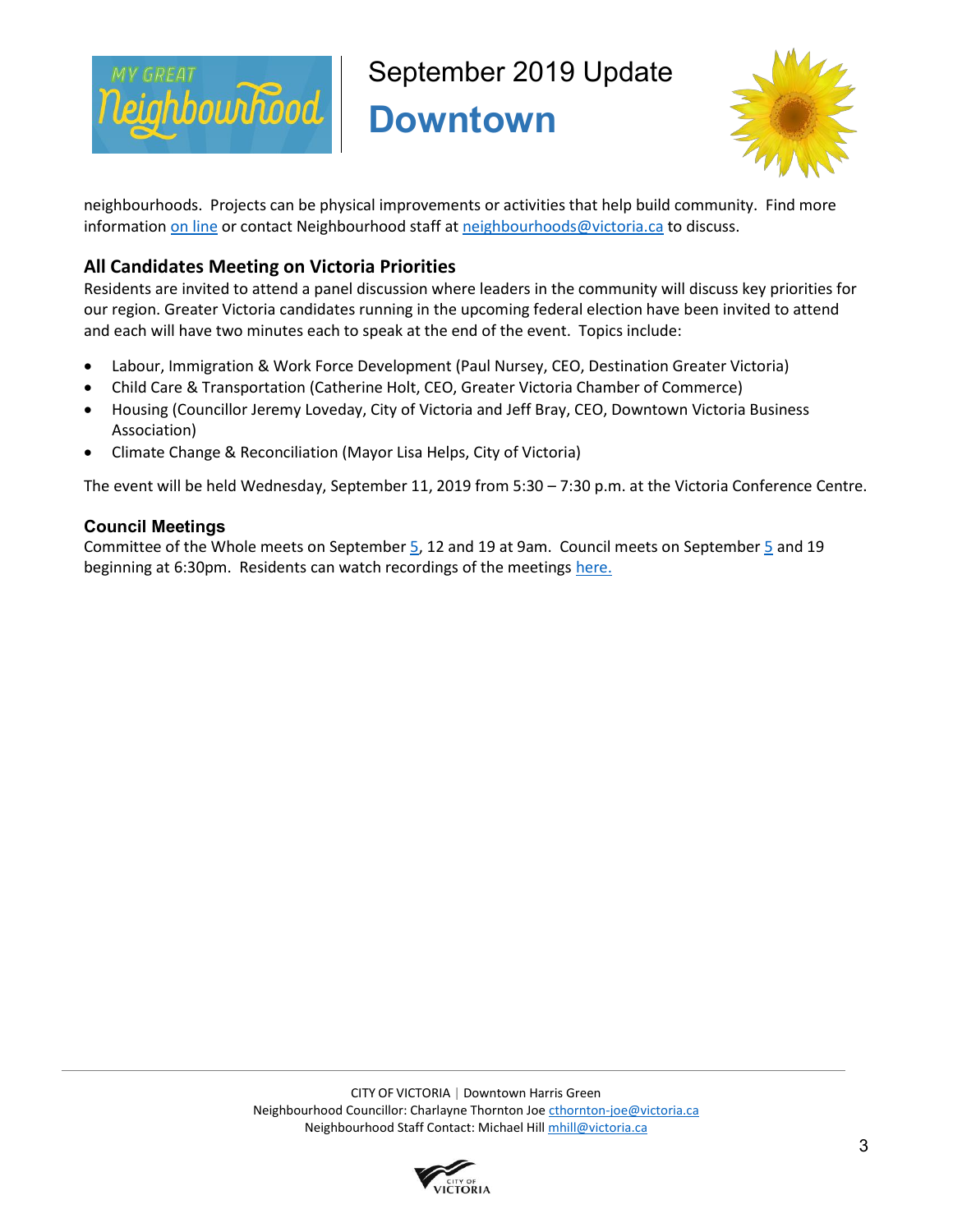## Urban Livability Committee Report

| Meetings: |  |
|-----------|--|
|           |  |
|           |  |

None

Scheduled Meetings: None

Areas of Interest:

- 1) Noise Issues
- 2) Homelessness/Mental Health/Addictions
- 3) Urban Green Space
	- a. There were a number of local media requests in relation to this area including in print, radio and television. The Chair of the Committee responded to these requests in their capacity as President of the DRA.
- 4) Urban Cleanliness
- 5) Transit Issues
- 6) Culture and Arts Promotion
- 7) Late Night Economy

Comments: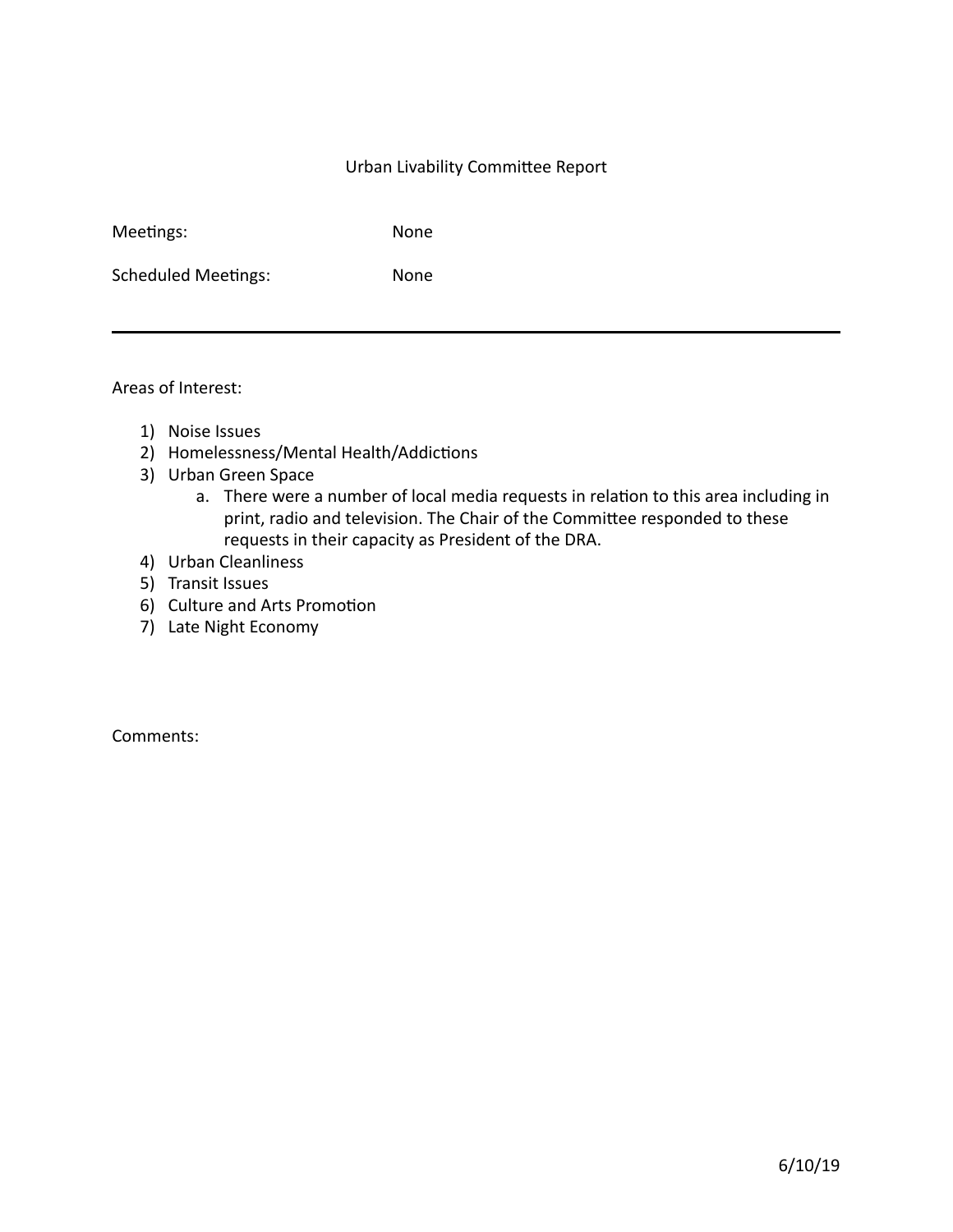# **Yates Street Community Garden:**

- **Alex Harned**, the City's interim Food Systems Coordinator, advised us in late July that the Yates Street Community Garden (YSCG), along with eight other gardens in the City of Victoria were up for renewal of their Community Garden Licence of Occupation. These new licences of occupation will be for a period of 5 years (the current licence was for three years and officially expired on September 2nd, 2019). Council approved all nine licences in August, and all are currently waiting to be processed by the City's legal services department.
- We have issued a cheque in the amount of \$2,000.00, to **Laura Fraser**, Yates Street Community Garden's contract coordinator, as a retroactive payment to disburse the extra amount from this year's City grant. Last year we were granted just over \$6,000.00 to pay the coordinator, but this year we were granted \$10,000. We had been paying Laura \$500.00 per month to perform the role of the Garden's coordinator  $(56,000 / 12 = 5500)$ , but as mentioned at our July meeting, the Garden's Steering Committee agreed that we would pay the coordinator \$833.33 per month this year  $(510,000 / 12 = 5833.33)$ . Therefore the retroactive payment of  $$2,000$  was to top up for the first 6 months of this year (March, April, May, June, July and August, 2019), calculated as follows:  $$833.33 - $500.00 = $333.33$  and  $$333.33 \times 6 = $2,000.00$ .

# **Urban Gardening:**

- Request for Letter of Support from DRA for the proposed *Street to Sky Project.* Proposed by **Jill Doucette**, Founder and CEO of **Synergy Enterprises**, along with **Holly Dumbarton**, Project Manager for the **Food Eco-District (FED)**, the Street to Sky Project will be organized by the FED with support from **Alex Harned** in her role as the Food Systems Coordinator with the City of Victoria. The **Food Eco District (FED)**  contacted us through Alex, and made a direct request to the DRA for the following two things (see complete request appended to this update):
	- A letter of support from the Downtown Residents Association
	- 1 or 2 representatives of the DRA to act as advisers throughout the project, meeting 2 – 3 times throughout the year-long project.
- This past July, we were contacted by **Marg Gardiner**, President, James Bay Neighbourhood Association (JBNA). She advised that the Society of Friends of St Ann's Academy are putting together a proposal to the Province for a community garden south of St Ann's, west of Arbutus Way, abutting the part of Beacon Hill Park by Southgate, and that "Since the green area is on provincial land, and zoning is broad, no CoV approval or formal consultation is needed. However, the Friends see our neighbourhoods as natural partners or users of the garden(s)." See complete request appended to this update.

# **Urban Ecology:**

• This past May, the DRA was contacted by Brooklyn Glass, Environmental Outreach Assistant, Environmental Protection Division, Capital Regional District (CRD) (see complete request appended to this update). Brooklyn introduced herself and advised that the, "… CRD is crafting an Environmental Ambassador Program with the objective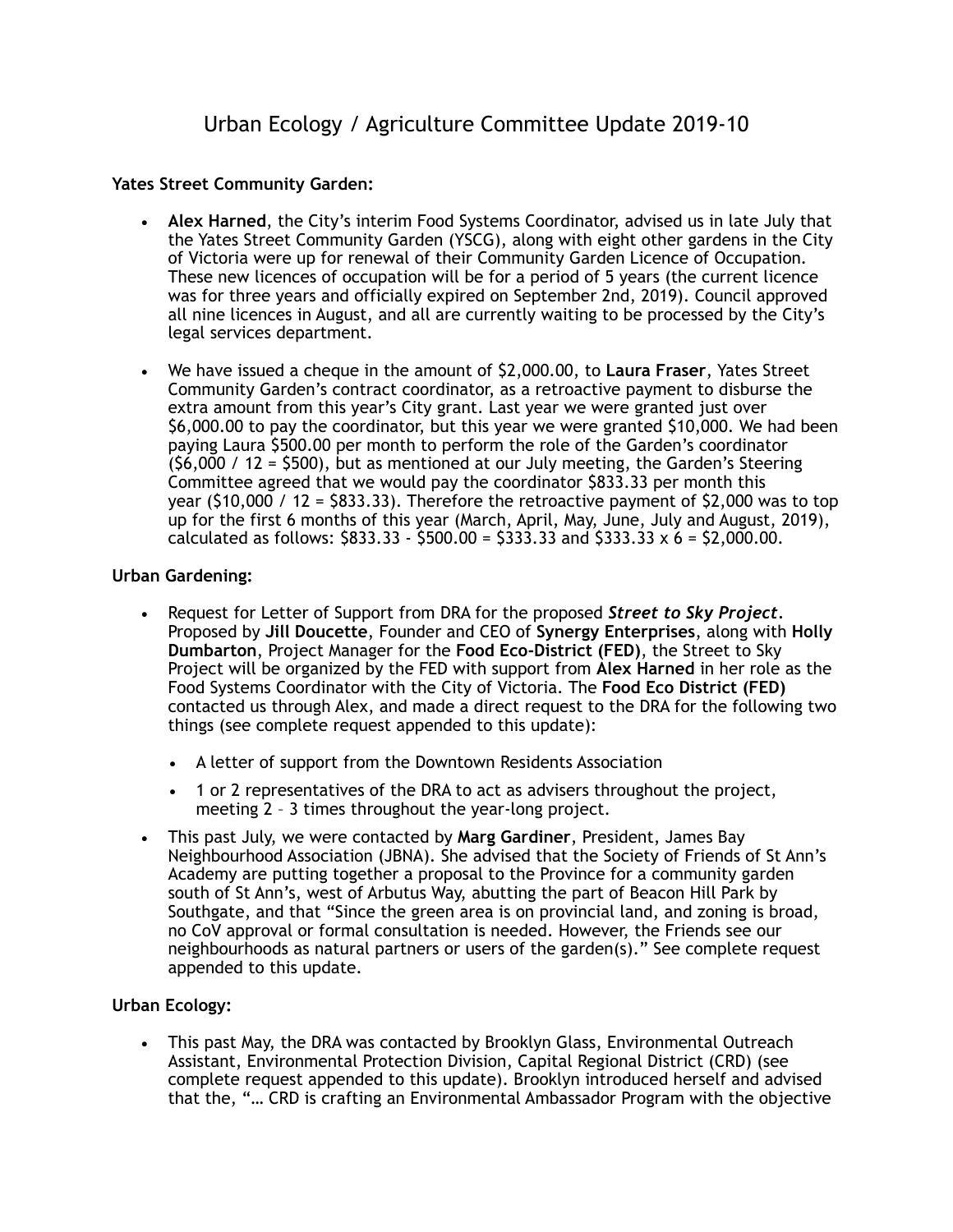of connecting to neighborhood residents and helping them understand the importance of protecting our natural environment and encouraging residents to engage in environmentally friendly behavior at home and in their yard." Nicholas will get in touch and follow up.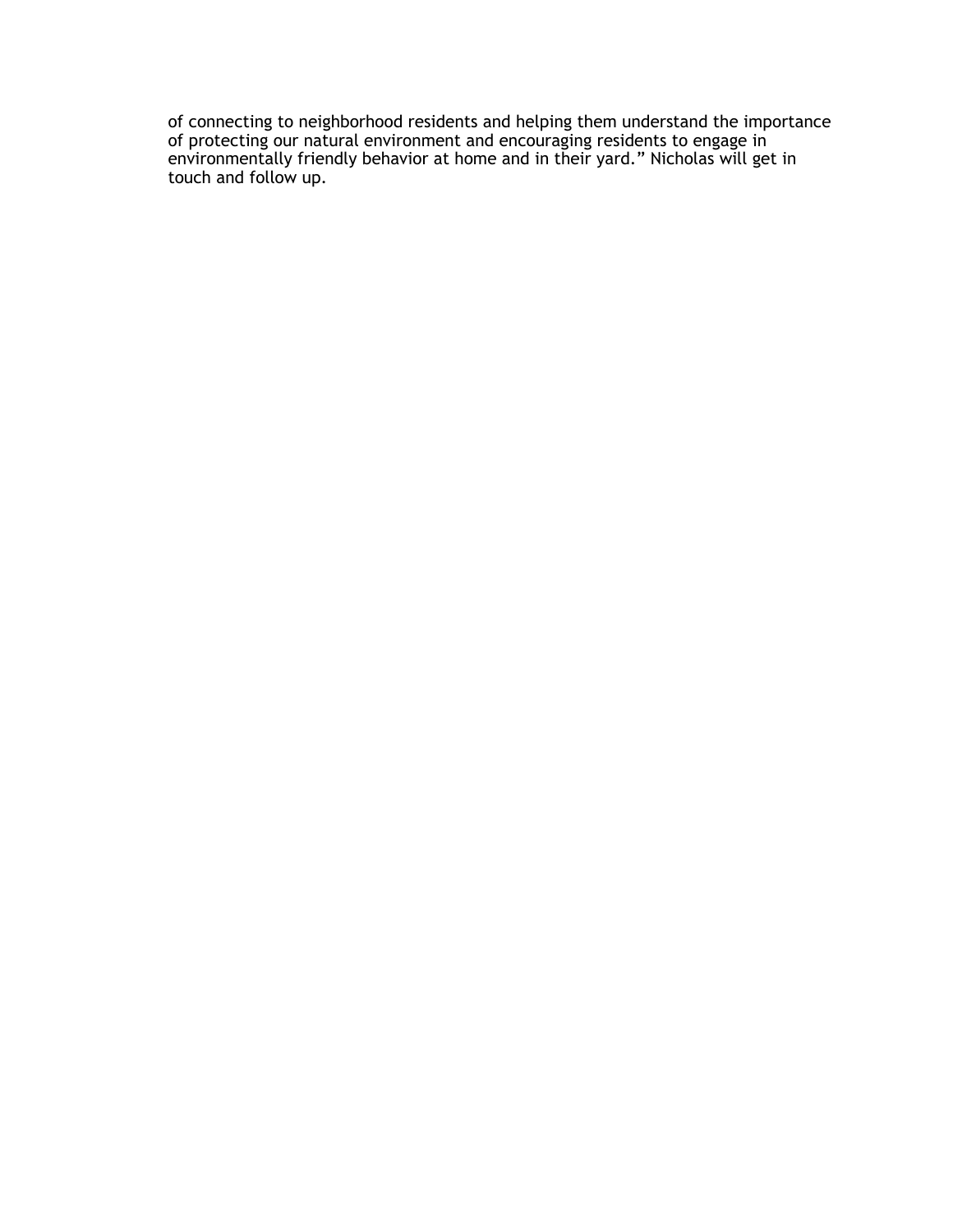Communications and Membership Committee Report – September, 2019

Board discussion/direction is proposed for the following items (the first was presented and then tabled at the June Board meeting):

Posting of the Committee reports on our website as part of the minutes of Board meetings. Posting the Committee reports is proposed to provide greater transparency and enhance communication with the broader membership. Now that we have moved to written Committee reports with Q and A's, unless questions are raised about an item, it typically would not be reflected in the minutes.

• Posting of Board meeting minutes as soon as practical after the Board meeting. We decided to post the minutes of the July Board meeting in August after email approval by Board members, rather than wait for approval at the September Board meeting. Paul suggested that we follow this practice on an ongoing basis, so that minutes are made available earlier to our members.

Update on Committee activities:

The Chinatown Walk was postponed. A re-scheduled date in the Fall is proposed, subject to Charlayne's availability.

• A proposal for a Great Neighbourhood Grant is being considered for a mural or street banners.

• The July and August Newsletters have been issued. Open rates were 52% and 50%, respectively. The September newsletter will be sent out on or before September 13; contributions and suggestions for topics are welcomed.

The Committee met once since the last Board meeting. We welcomed Suzanne, new chair of the CDC, and looked to build some synergies with that committee to increase and engage with our membership and also welcomed DRA member Renée Layberry who will be working with Doug on the Facebook and other social media accounts to inform and engage with the membership.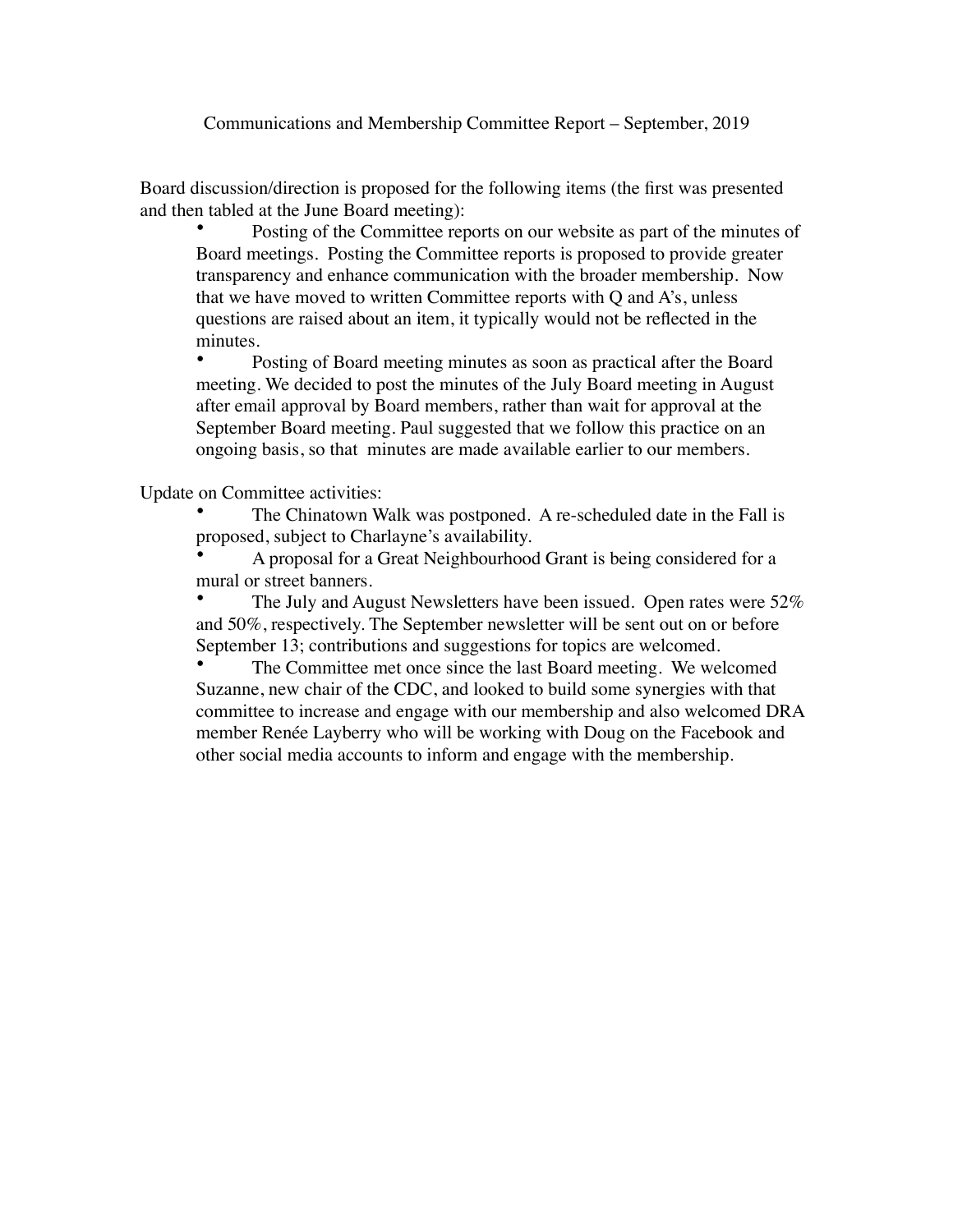# **Community Development Committee (CDC) Work Plan**

# September 2019

**Chair:** Suzanne Dubé 

**CDC Members:** Renee Layberry, Pat Chapman, Sandra Severs, Fred Shean, Denise Nicholl, Rosamond Neville 

**Ex officio:** Doug Boyd and Dianne Flood, Co-Chairs Communications and Membership (CMC)

#### **Introduction**

The Community Development Committee (CDC) was established in 2010. The committee developed programs of engagement under the brands of "Get Downtown YYJ" and "Vic Matters" and also staged pop-up engagement booths at existing community events. As the new Chair, my goal will be to build on this momentum. A top priority for the new Chair has been to recruit new committee members to bring fresh energy and share the workload. We now have seven enthusiastic committee members and had our first full committee meeting on Saturday August 31<sup>st</sup>. We will meet again on Saturday September 21<sup>st</sup> at 10am at the Greater Victoria Public Library.

#### **Community Development Committee Goals**

The goal of CDC program will be to recruit new DRA members and deepen our relationships with these members by promoting the DRA as a connector to community building resources and by encouraging people to actively participate in DRA activities. DRA membership benefits are the opportunity to get to know your neighbours, be informed about current issues, have a voice in issues of interest, and participate in activities to give back to their community. Every member old and new should be asked; "What is your specific interest in being a member of the DRA?" "What are you willing to do or share with your community?"

Our committee is working with the following three goals that give focus to our activities. Engage to **Belong. Engage to Inform. Engage to Consult.** The possibilities under each of these goals are endless. Many new ideas will emerge as we promote the DRA as a resource for community builders, engage with existing and new members and support them to find and access the resources to bring their unique passions to fruition.

### **Get Downtown YYJ**

The Get Downtown YYJ program sought to partner with downtown businesses to stage engaging events for DRA members and residents. A committed group of volunteers organized events such as Eats and Beats and Fiesta on Fort. They also hosted/promoted monthly dinners at newly opened downtown restaurants, to engage with members and support downtown businesses. These were attended mostly by board members and their partners.

Organizing events can be extremely time consuming and there is a danger of burning out volunteers. For this reason, the current CDC is not planning to organize any DRA branded events at this time, but instead will partner with the Downtown Victoria Business Association to promote existing events to members and residents. Whenever possible, we will seek to negotiate some membership benefits/discounts for events we decide to promote to members. If we promote an event to DRA members, we will ask at least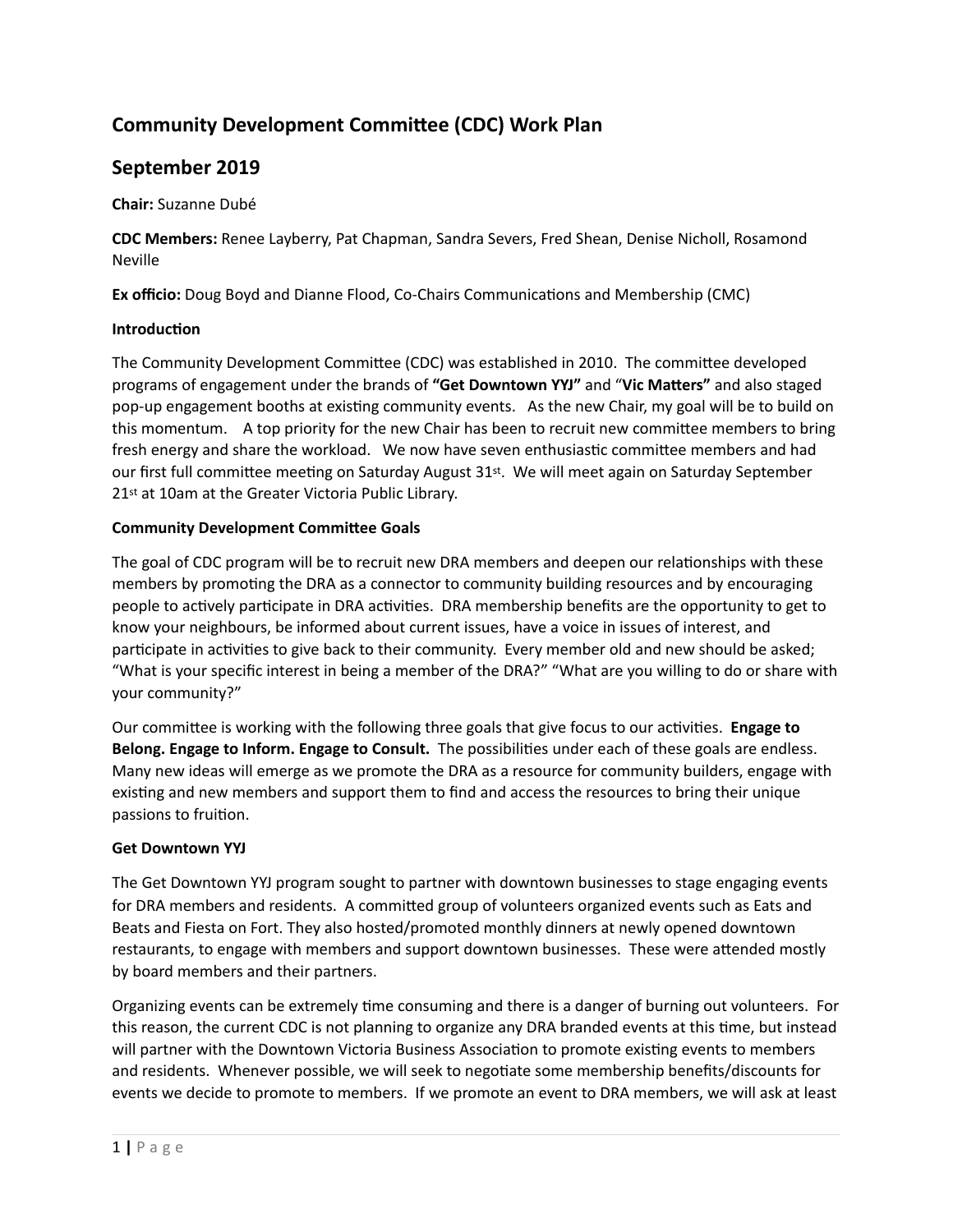one or two CDC members to be there to meet and greet. These events would be part of our goal to **engage to belong.** 

### **Vic Matters**

The Vic Matters program sought to provide opportunities for residents to learn more about what's happening downtown. Under the Vic Matters program, the CDC organized a successful all candidate mayoral electoral forum. In addition to the mayoral forum, the CDC also organized a successful cafe style open house for all candidates in last year's election.

The CMC (in the absence of an active CDC) organized a bike lane-walkshop and Councillor Charlayne Thornton-Joe offered to host a walking tour of China Town which was cancelled. The CDC will organize a new date with Charlayne for the Chinatown walk to take place this year or next.

CDC and CMC also spent significant time organizing a public forum last Fall on the City's affordable housing/bonus density bylaw. It was cancelled it when two of the planned speakers backed out at the last minute.

I am recommending that the Vic Matters program continue, but that we consider achieving the goal to engage to inform and consult through hosting open public board meetings. These public meetings could be held either following the governance portion of our regular board meetings or on a separate evening. The open sessions would give residents an opportunity to talk with DRA Board Members, City staff and Councillors about topics of interest to residents. Open meetings are used successfully by the James Bay Neighbourhood Association. If the board decides to explore this idea, we would need to recruit another volunteer to lead and organize, as well as engage a skilled facilitator so that public session are positive consultative experiences for everyone involved. These open sessions would be part of our goal to **engage to inform and consult.** 

# **Pop-Up Engagement / Mobile Display**

Over the years, the CDC has engaged residents at a pop-up engagement booth at Car Free Day, Oktoberfest and Wicked Victoria. T-shirts, buttons and stickers were created to be used at events to help increase awareness for the DRA brand. A list of existing events happening downtown is being reviewed to select the best events for the CDC to participate with a pop-up engagement display. (e.g. Car Fee Day, Wicked Victoria Dragon Boat Festival, Oktober Fest, Pride Festival, Fringe Festival, Centennial Square events, Government Pedestrian Mall pilot are all possibilities to consider).

The DRA has an approved grant for \$5000 to create a mobile pop-up engagement display (customized bicycle) and this would be used at events and on busy street corners or in front of different condo buildings for a few hours on a Saturday or Sunday.

I've communicated with City Staff (Mike Hill) and we are approved to proceed with our plans for using the grant, even though we are a few months past the grant implementation deadline (June 2019). We currently are scoping out costs and possible solutions for a cargo bike, storage boxes and or possibly a small trailer that can be towed with a bike. I will report back at the next meeting with a budget and details about the mobile display/bike solutions that we are now researching.

The CDC now has several new members with communication, graphic design, web page building skills to coordinate the creation of the content for the mobile pop-up engagement display. Our initial ideas for material/ content for the bicycle are to develop a DRA Post Card that directs members and residents to a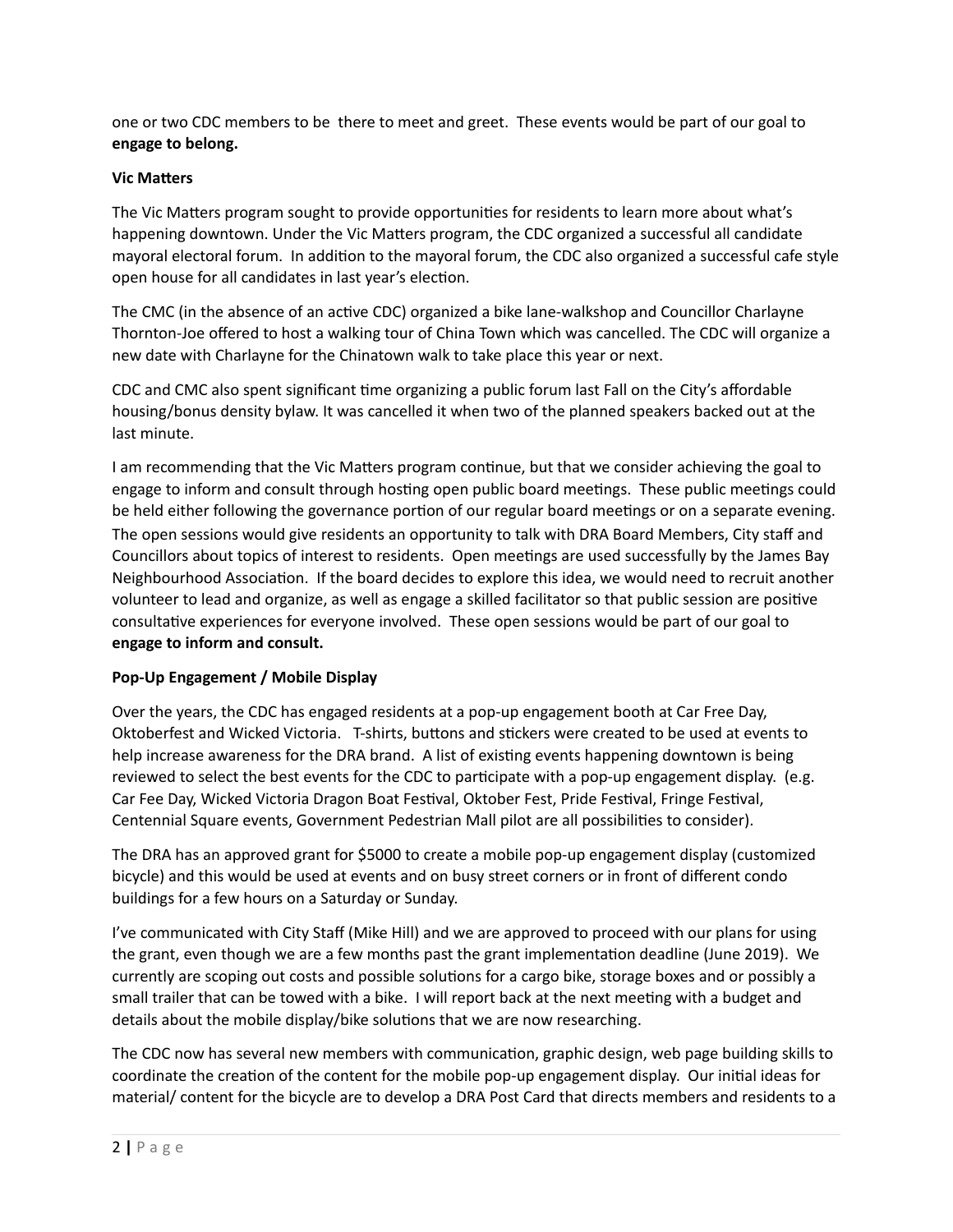new CDC webpage that will promote our three goals of engage to belong, inform and consult. The webpage would contain a list of community building resources that are available to residents interested in leading on a community building activity or project.

The grant also includes \$1,000 for a capacity building workshop that we are proposing to use for a training workshop for the volunteers that will be recruited to engage residents at events with the mobile display. 

The mobile engagement bicycle program would be part of our goal to **engage to belong, inform and consult.** This program would be a primary means of growing our membership and recruiting leaders and volunteers to undertake community engagement/building activities.

**Budget Request:** The CDC would like to request a monthly budget of \$150.00 to rent a storage locker where the engagement bicycle and materials (Post Cards, T-Shirts, Buttons, Clip Boards, Membership Forms) would be stored and easily accessible to the small group of volunteers responsible for running the pop-engagement program.

# **Truth and Reconciliation Grant**

We also have a City Strategic Plan grant for Truth and Reconciliation events of \$3,750, which we received in 2016. The CDC originated the planning for this project and the application for the grant was part of the Vic Matters program. In the absence of an active CDC, Dianne, Rosa and several others have formed a committee and are moving forward with this grant. They will now align as a sub-committee of the CDC so that CDC members can support these initiatives on the day of each event. Sandra will report on this project at the board meeting on September 10th.

### **Community Builders Trade Show Event**

The CDC is also discussing a longer-term goal of organizing a Community Builders Trade Show in the Spring or Fall of 2020. The Trade Show event would seek to showcase the many local organizations that are already doing community development work in Victoria. We are testing interest in the idea with the following organizations - Victoria Place Making Network, GVPL, Vic Foundation, DVBA, Boulevard Gardening, Composting Society and others). The idea is of interest to everyone we have had preliminary discussions with so far. City Staff (Mike Hill), has expressed a willingness to support our efforts with some level of staff time and City resources that would be needed to organize such an event. The Trade Show is proposed as a collaboration with all the Neighbourhood Associations to ensure wide attendance by residents from around the CRD. This activity is part of our goal to **engage to belong and inform.** 

### **CDC Goals for 2020 to 2022**

Our first goal is to have our Pop-Up Engagement Bike, Website and Post Cards completed by December so that we can participate with the DVBA in their light maze display in Centennial Square for 21 days in December. 

We will also develop a schedule of events and locations so that enough volunteers are recruited and trained to keep the engagement mobile as busy as possible during the months of May to October.

The Greater Victoria Public Library has offered the use of its Atrium as well as a table inside the Library during winter months. This gives us at least one central public "go to place" for our bike volunteer team to hang out and connect with residents.